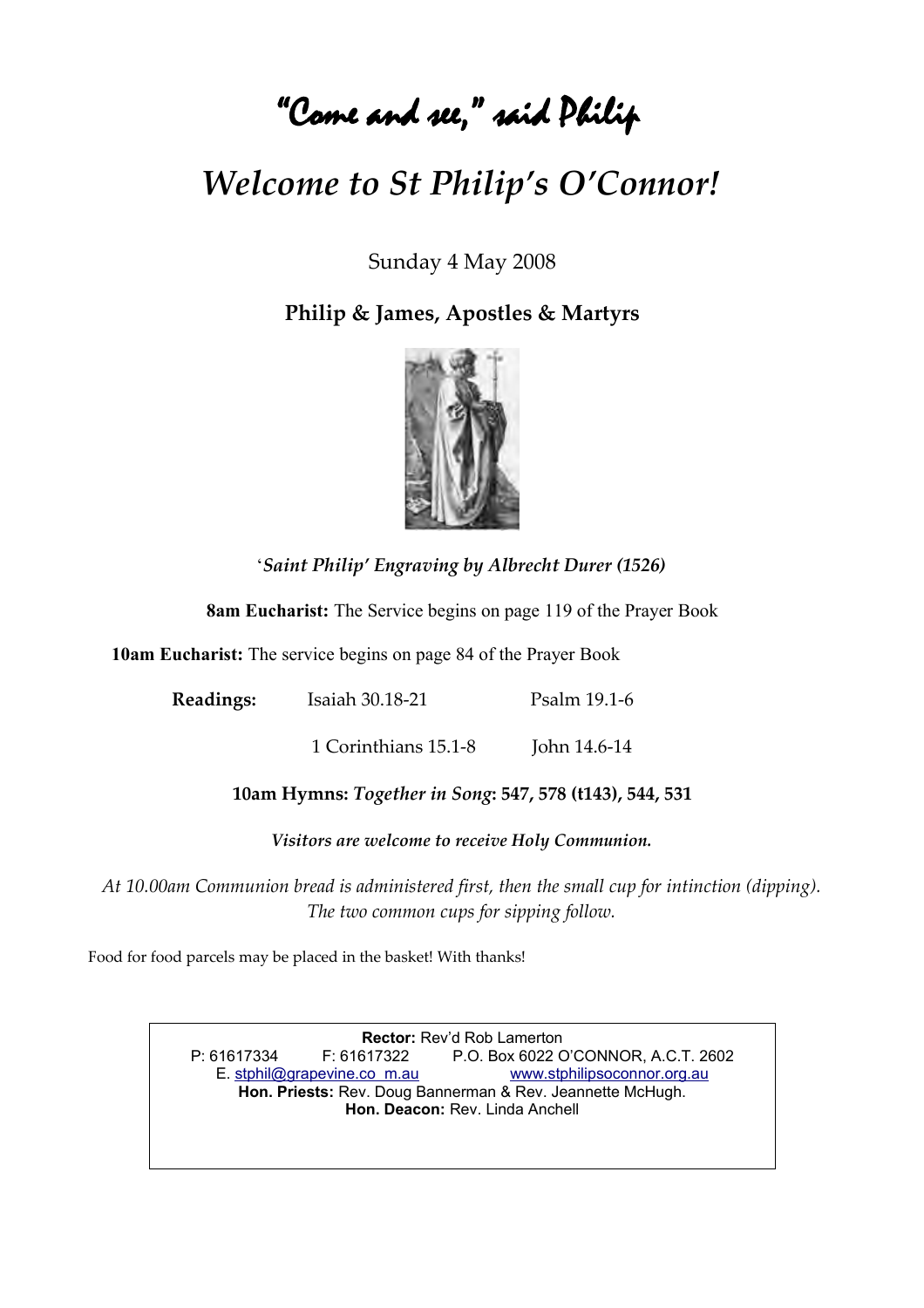## **Presiding & Preaching**: Bishop: Rev'd Allan Ewing

| Rosters                                           | Flowers:      | Jeanette McHugh                                                          |  |  |  |
|---------------------------------------------------|---------------|--------------------------------------------------------------------------|--|--|--|
| 8am:                                              | Sidespeople:  | John Girdlestone                                                         |  |  |  |
|                                                   | Reader:       | John Girdlestone                                                         |  |  |  |
| 10am:                                             | Lay Minister: | Sarah Gowty                                                              |  |  |  |
|                                                   |               | Sanctuary Team: Rob, Tim Gowty, Leighton Mann, Jesse Odom & Tevin Mapako |  |  |  |
| Singers:                                          |               | see separate sheet                                                       |  |  |  |
| Organist/Pianist:                                 |               | Colin Forbes & Alexander O'Sullivan                                      |  |  |  |
| Readers:                                          |               | 1 <sup>st</sup> Fred Anchell, 2 <sup>nd</sup> Rebecca Palethorpe         |  |  |  |
| <b>Communion Servers:</b><br>Tim & Denise Manley  |               |                                                                          |  |  |  |
| Morning Tea/Lunch Curries & Jazz in the Courtyard |               |                                                                          |  |  |  |

**10am:** St Philip's team @ Calvary Hospital Chapel today.

### *Greetings to all!*

*Today we celebrate our patron Saint Philip with Saint James, both of whom were apostles, as we welcome Bishop Allan and Tricia Ewing among us!*

*Bishop Allan is "holding the fort" (or should it be the cathedral?) as Vicar-General while we await the election of a Bishop to succeed Bishop George Browning. We pray for Allan and Tricia along with Bishop Trevor and Ruth Edwards in this time of their leadership of the Diocese of Canberra and Goulburn!*

*Bishop Allan is among us to "Confirm" Jesse Odom, Tevin Mapako, David McCaskie and Eloise Wright and to "Receive" Fiona Dyer, Jesse Kim and Roger Sharp into Communicant membership of the Anglican Church! May God grant to them the gift of the Holy Spirit for their life amongst God's people here at St Philip's and beyond!*

*As we celebrate St Philip we also come towards the end of the Easter Season with the Ascension of the Lord. Today our singers will sing Bach's Cantata "Christ Lay in Death's Bonds" which is an Easter Cantata celebrating the Resurrection of Jesus, his Lordship as the Christ over all Creation and the overcoming of the forces of evil.* 

> *Next Sunday is PENTECOST the coming of God's Holy Spirit! Please wear something RED! Rob Lamerton.* Weekly Offering/income needed to operate our Parish \$2000 per week, excludes rental income. Offerings received 27 April \$985 + EFT \$508 = \$1493 **Shortfall \$507**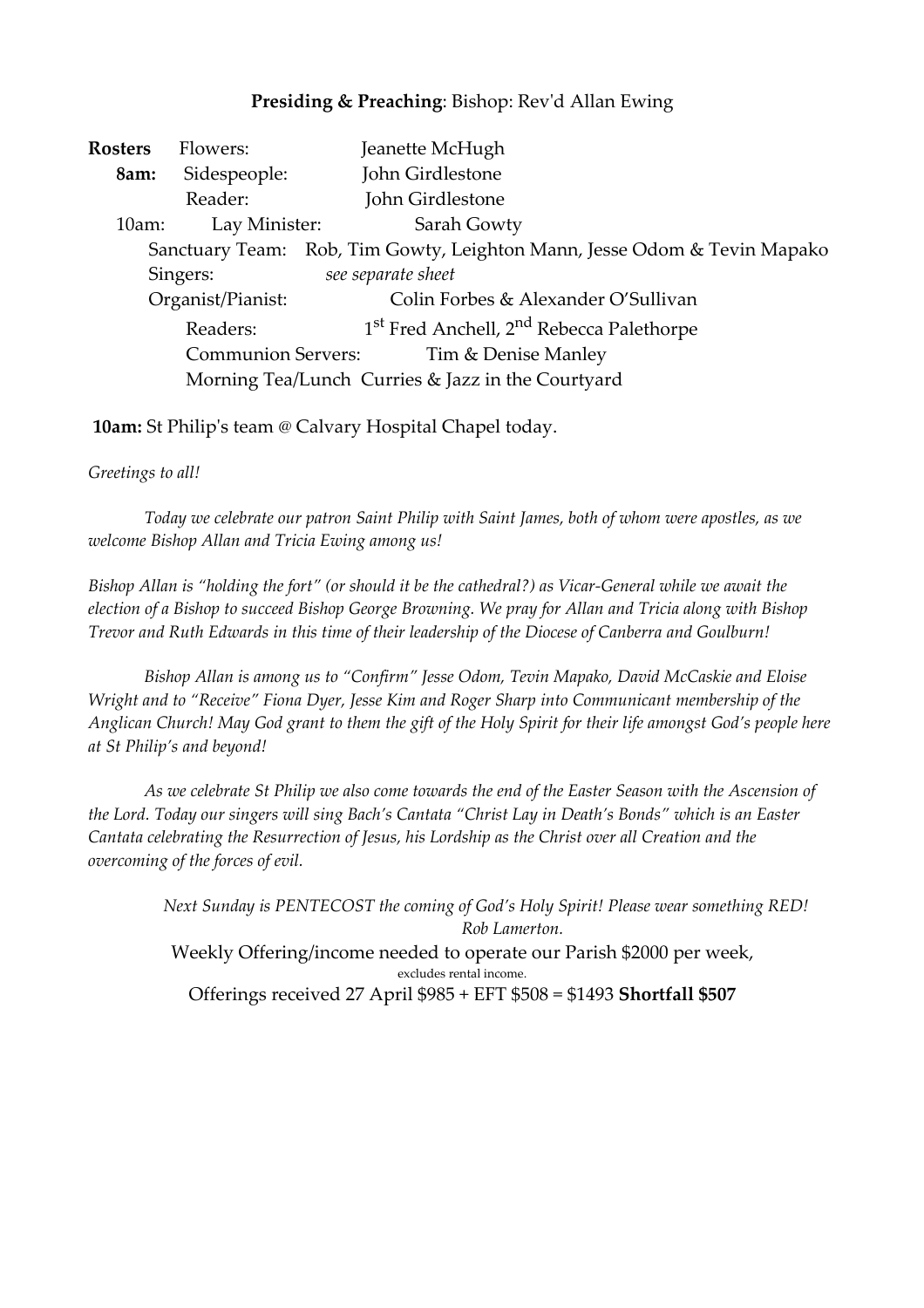## **WHAT'S HAPPENING**

**Week of Prayer for Christian Unity**

**Canberra Taizé Group** will hold a special Taizé prayer evening on **Friday 9 May, 8pm to 9pm** at St Stephen's, Kambah (cnr Marconi and Kett Streets)

> **Saturday 10 May, 1.15pm** '**Pandora's at O'Connor' future management!** Meeting at the Rectory! All welcome! The 'Proposed Task Management Plan' is available today!

**Sunday 11 May Day of Pentecost** Please wear something RED! Brian McKinlay will be preaching.

> **Sunday 18 May Trinity Sunday** Chris Cheah will be preaching.

**SUNDAY 25 May from 7.30pm Peter Andersson's 80th Birthday** Help Peter celebrate his 80<sup>th</sup> Birthday at the Bridge Club, 6 Duff Place Deakin (behind the shops)

15 November 2008, 3pm – 7pm St Philip's Community Fair

## **NOTICES**

## **ANGLICARE WINTER PANTRY APPEAL**

Volunteers are required to staff the donation centre at Woden Westfield.

**Do you hold a current 'First Aid Certificate'?** Please let Rob or Leighton know.

*For announcements at Church! Please come to the front prayer desk microphone!*

**Congratulations to Meg Colwell** – **85 years young!**

NEW PARISH DIRECTORY IS AVAILABLE! – PLEASE TAKE ONE!

St Philip's Social Team has purchased **new crockery & cutlery** for the Parish. To **make a donation** to this expense, please place it in the offering plate marked "crockery" or hand it to Denise or Leighton! THANK YOU!

**St Philip's Cleaning Roster needs you!** Can you give two hours every second month to keep St Philip's looking good? Contact Janine 62415894.